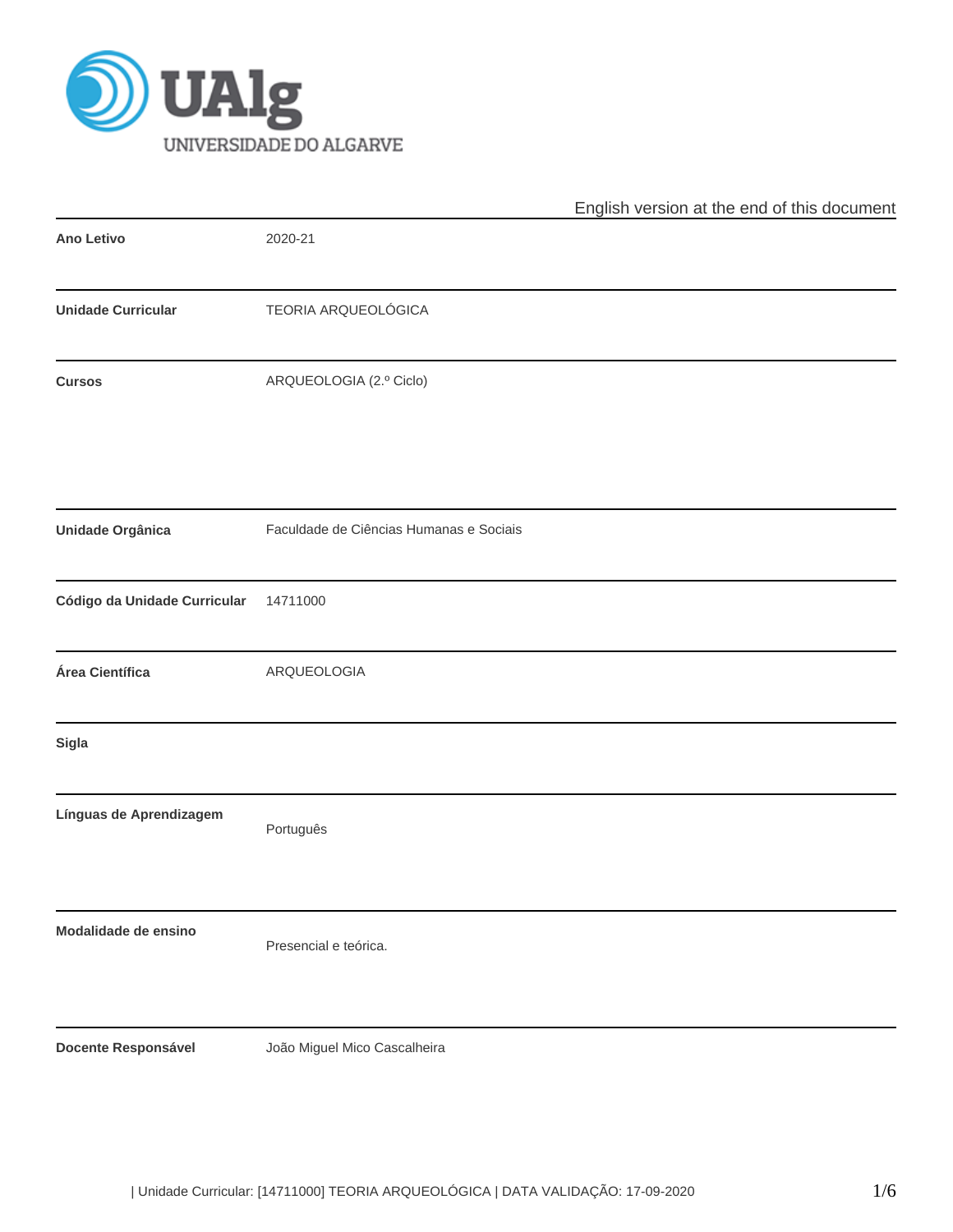

| <b>DOCENTE</b>               | <b>TIPO DE AULA</b>    | TURMAS  | <b>TOTAL HORAS DE CONTACTO (*)</b> |  |  |
|------------------------------|------------------------|---------|------------------------------------|--|--|
| João Miguel Mico Cascalheira | $\tau$ . $\sigma$<br>◡ | S1: OT1 | 20 ت                               |  |  |

\* Para turmas lecionadas conjuntamente, apenas é contabilizada a carga horária de uma delas.

| <b>ANC</b> | <b>PERIODO DE FUNCIONAMENTO*</b> | <b>HORAS DE CONTACTO</b> | <b>HORAS TOTAIS DE TRABALHO</b> | <b>ECTS</b> |
|------------|----------------------------------|--------------------------|---------------------------------|-------------|
|            |                                  | 39S: 5OT                 | 280                             |             |

\* A-Anual;S-Semestral;Q-Quadrimestral;T-Trimestral

# **Precedências**

Sem precedências

# **Conhecimentos Prévios recomendados**

N.a.

#### **Objetivos de aprendizagem (conhecimentos, aptidões e competências)**

A presente unidade curricular deverá desenvolver no aluno as competências teóricas e críticas no âmbito da Teoria e História da Arqueologia. Espera-se que o discente, com a frequência desta unidade curricular, saiba identificar, compreender e criticar as principais teorias da Arqueologia.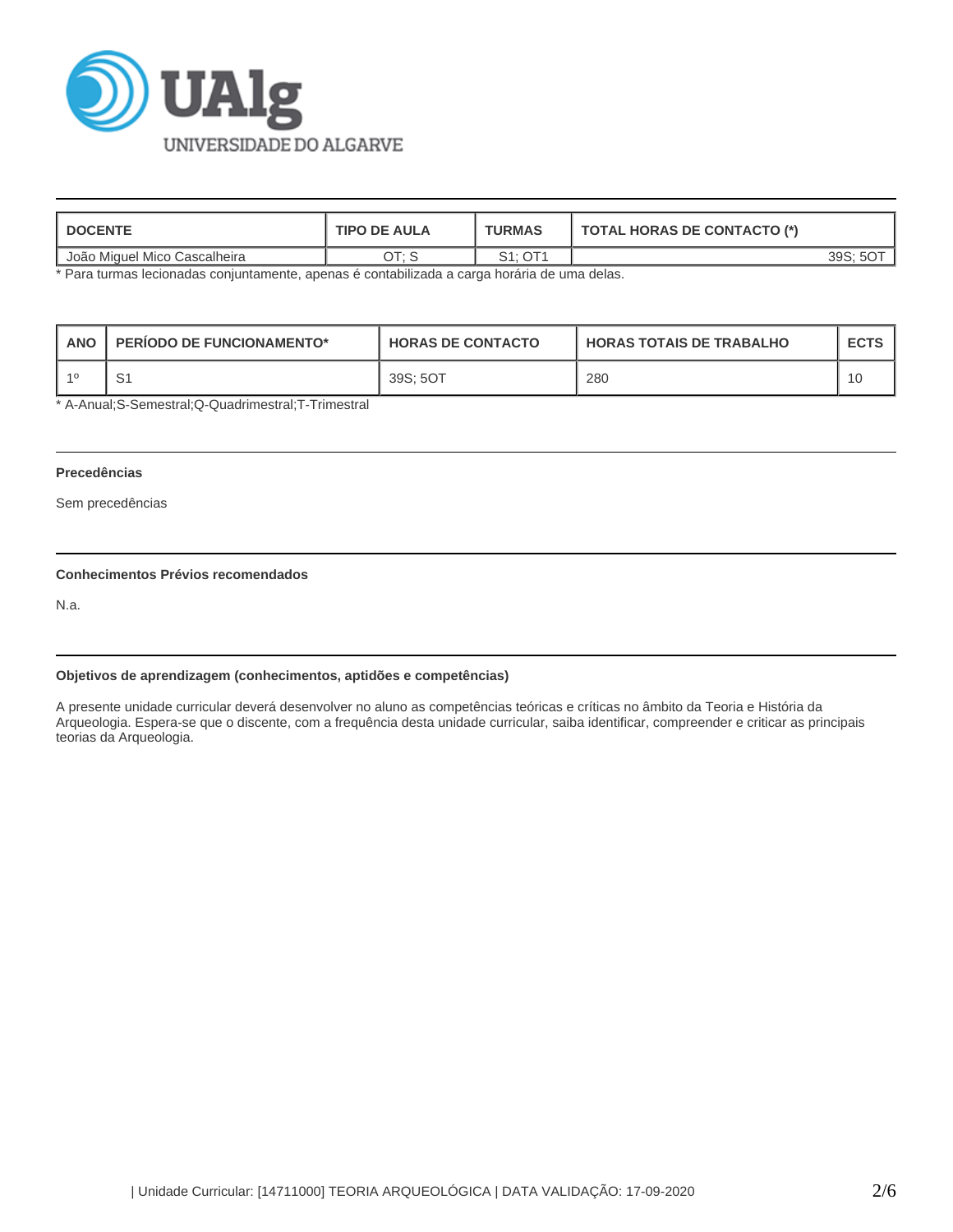

**Conteúdos programáticos Introdução. Os paradigmas actuais da Arqueologia em Portugal A descoberta da longevidade do tempo e os desenvolvimentos histórico-culturais do séc. XIX. Desenvolvimento e Consolidação da Metodologia Arqueológica As fundações da Nova Arqueologia Arqueologia e Ciência Middle Range Theory Etnoarqueologia e Arqueologia Experimental Estilo e identidade Social Pós-processualismo Optimal foraging theory Panarquia Arqueologia cognitiva Arqueologia Evolucionária** 

## **Metodologias de ensino (avaliação incluída)**

O ensino desta UC assenta na exposição oral e discussão dos temas com base na bibliografia indicada para cada um dos temas. Este processo deverá desenvolver as competências orais e de síntese científica de cada um dos alunos.

A avaliação será feita com base na participação no seminário, numa apresentação oral e num trabalho escrito com tema a escolher pelos alunos no âmbito do programa, e tendo a seguinte ponderação:

- Trabalhos escritos 50%
- Apresentação oral 40%
- Participação 10%

## **Bibliografia principal**

Para além de A History of Archaeological Thought de Trigger cada tópico terá um conjunto especifico de referências a entregar durante as aulas de seminário.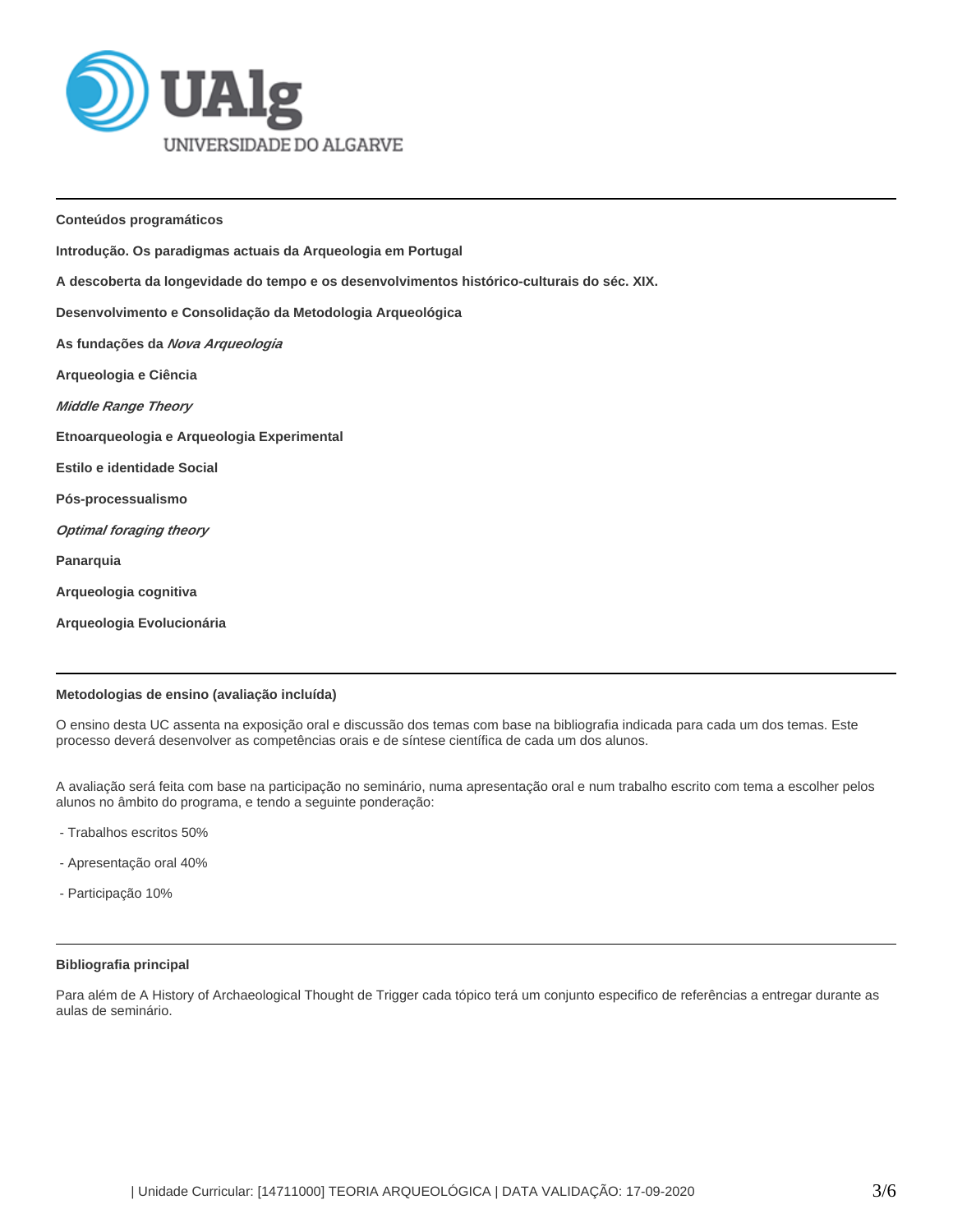

| <b>Academic Year</b>              | 2020-21                              |             |                |           |  |  |
|-----------------------------------|--------------------------------------|-------------|----------------|-----------|--|--|
| <b>Course unit</b>                | ARCHAEOLOGICAL THEORY                |             |                |           |  |  |
| <b>Courses</b>                    | ARCHAEOLOGY                          |             |                |           |  |  |
| <b>Faculty / School</b>           | FACULTY OF HUMAN AND SOCIAL SCIENCES |             |                |           |  |  |
| <b>Main Scientific Area</b>       |                                      |             |                |           |  |  |
| Acronym                           |                                      |             |                |           |  |  |
| Language of instruction           | Portuguese.                          |             |                |           |  |  |
| <b>Teaching/Learning modality</b> | Presential and theoretical.          |             |                |           |  |  |
| <b>Coordinating teacher</b>       | João Miguel Mico Cascalheira         |             |                |           |  |  |
| <b>Teaching staff</b>             |                                      | <b>Type</b> | <b>Classes</b> | Hours (*) |  |  |

João Miguel Mico Cascalheira OT; S S1; OT1 39S; 5OT \* For classes taught jointly, it is only accounted the workload of one.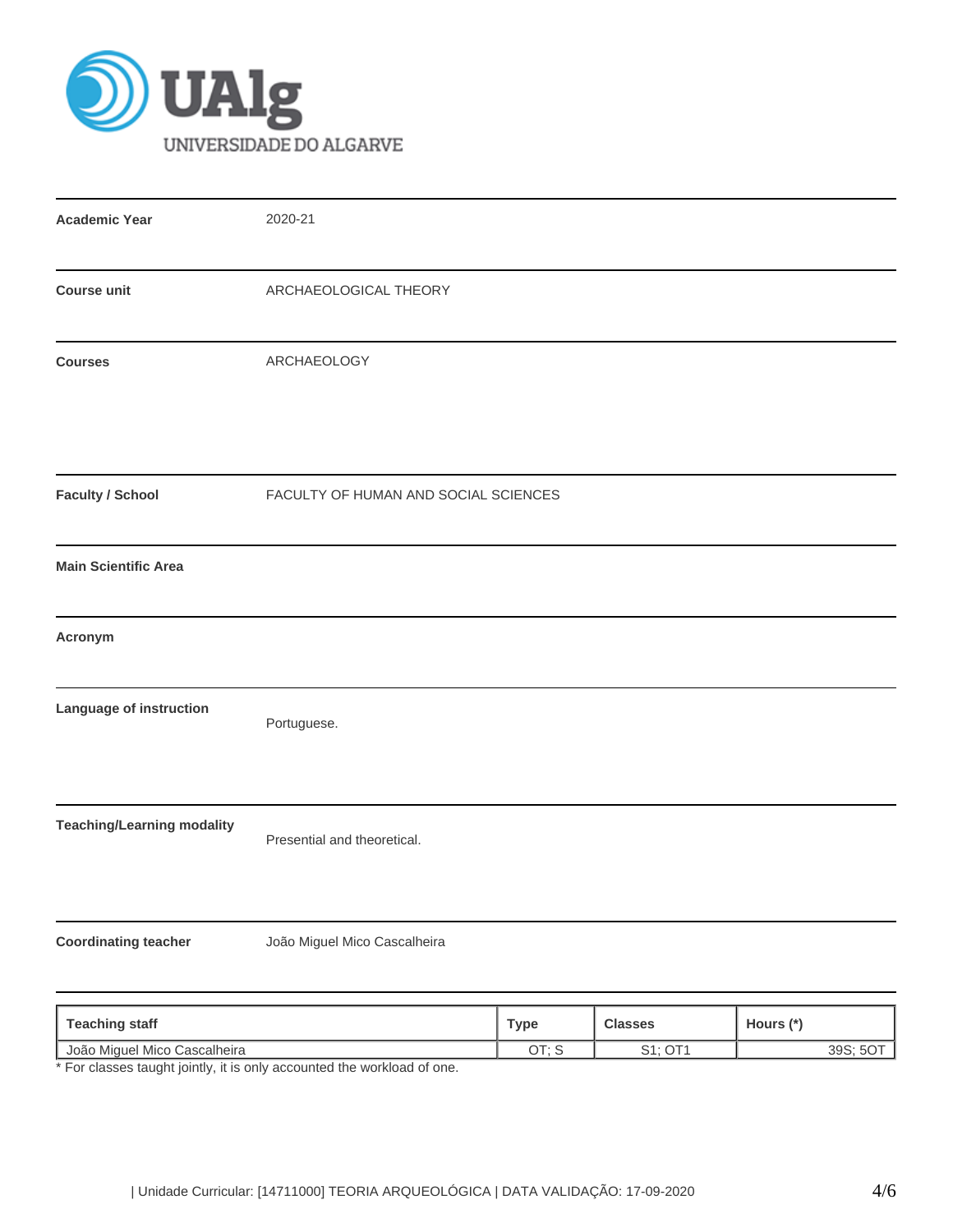

#### **Contact hours**

|                                                                                                                                                          |  |   |  |  |   |  | ⊤otal |
|----------------------------------------------------------------------------------------------------------------------------------------------------------|--|---|--|--|---|--|-------|
| -IC                                                                                                                                                      |  | Ш |  |  | П |  | 280   |
| - Practical and laboratorial: TC - Field Work: S - Seminar: E - Training: OT - Tutorial: O - Other -<br>Theoretical: TP - Theoretical and practical : PL |  |   |  |  |   |  |       |

## **Pre-requisites**

no pre-requisites

## **Prior knowledge and skills**

none.

## **The students intended learning outcomes (knowledge, skills and competences)**

This course should develop the theoretical and critical competences in the area of the Archaeological thought and theory, including philosophy of science. It is expected that the student will be able to identify, understand, and criticize the main archaeological theories.

## **Syllabus**

Introduction

The discovery of the long time and the historical developments of the 19th century

Development and consolidation of archaeological methods

The foundations of the New Archaeology

Science and Archaeology

Middle Range Theory

Etnoarchaeology and experimental archaeology

Style and Social identity

Post-processualism

Optimal foraging theory

Panarchy

Cognitive Archaeology

Evolutionary Archaeology